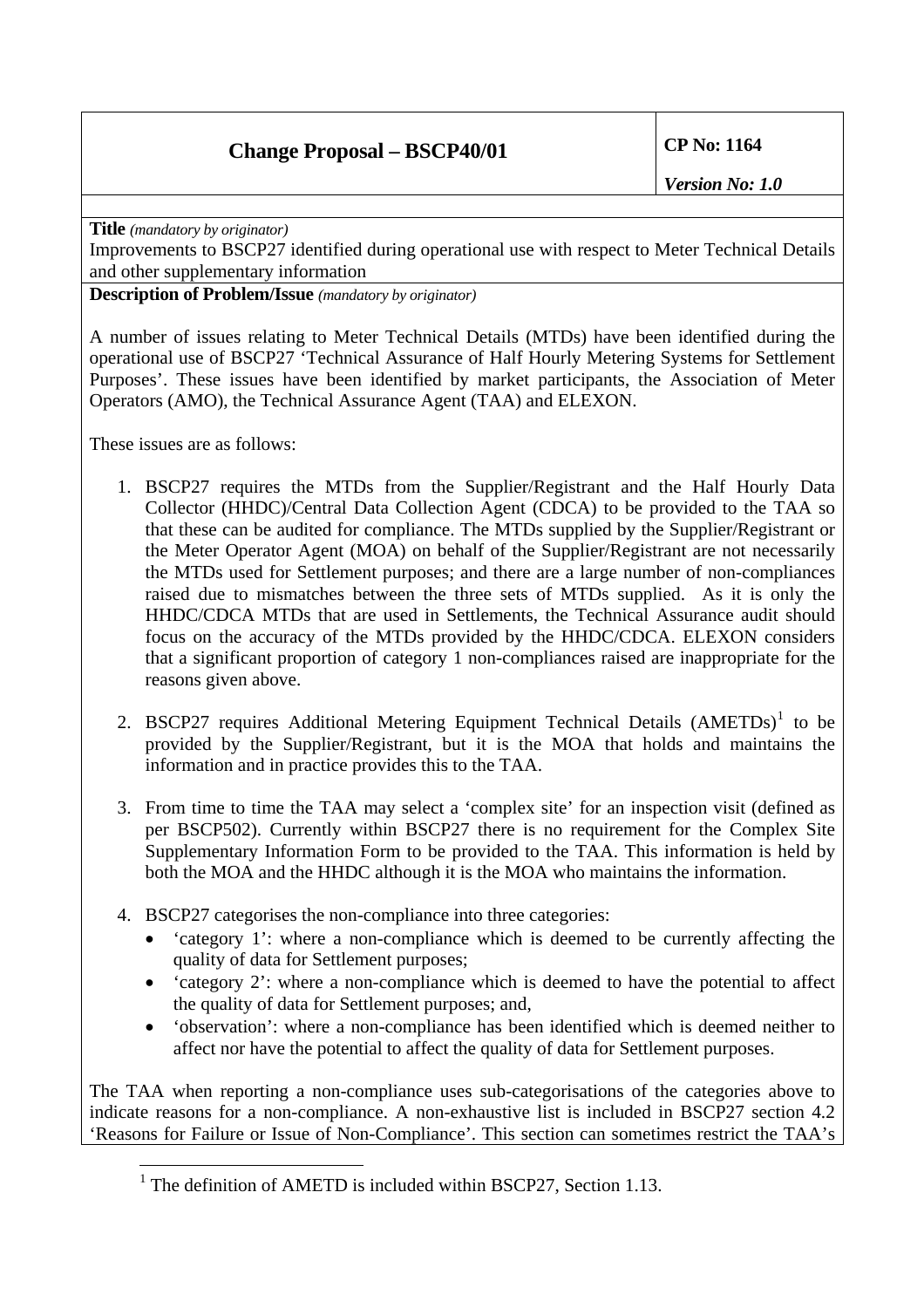## **Change Proposal – BSCP40/01 CP No: 1164**

*Version No: 1.0* 

ability to raise an appropriate non-compliance where the circumstances of that non-compliance do not match the list of non-compliances detailed in section 4.2. For example, the table states that where MTDs have been provided for which there is an incorrect Meter serial number a category 1 non-compliance should be raised; though, as a result of the proposed changes (above), where those MTDs have been provided by the Supplier the non-compliance does not fit the definition of a category 1 non-compliance as outlined in 1.15 of the table.

**Proposed Solution(s)** (*mandatory by originator)* 

The following solutions correspond to the issues identified above:

1. It is proposed that only the MOA and Data Collector will be required to provide MTDs. However, the Supplier may want to seek assurance that the MTDs it holds are consistent to those held by its agents and as such may want to submit these to the TAA for validation. *Attachment 2 'Interface Timetable'* sets out the proposed changes.

If a non-compliance is found in the MTDs held by the Data Collector, these will be considered a material non-compliance as only the Data Collector's MTD are used in Settlements and will therefore be deemed to be currently affecting the quality of data is Settlements in they are incorrect. Any non-compliance found in the MTDs held by the MOA or Supplier/Registrant is not used in Settlements and therefore can not be deemed to be currently or potentially to affect the data in Settlements; however, the MOA MTDs will be required to benchmark the Data Collector's MTDs.

*Attachment 1 'MTD provision and validation'* provides a flow diagram of the proposed new process. This also includes the categories of non-compliance associated with non-provision of MTDs and the provision of incorrect MTDs that will be used, for information. Further, it also takes into consideration the possibility of a Meter exchange happening immediately prior to an inspection (as this is a relatively common occurrence) and which need to be treated separately. *Attachment 1* is only provided here for information and will not be included within BSCP27, but will form part of a separate guidance document that will be developed and published on the ELEXON (BSCCo) website, subject to approval of this change. This guidance will also include possible root causes of non-compliances and rectification guidelines for participants.

- 2. It is proposed that the current practice of the MOA providing AMETDs is reflected within BSCP27. *Attachment 2 'Interface Timetable'* sets out the proposed changes.
- 3. It is proposed that a step is added to BSCP27 whereby the HHDC and SVA MOA are required to provide the BSCP514/8.4.8a Complex Site Supplementary Information Form if the MTDs indicate that the Metering System is complex. *Attachment 2 'Interface Timetable'* sets out the proposed changes.

The 'reasons for failure or issue of non-compliance' needs to be easily amended, as required; and to provide more explanation and guidance. This would better serve purpose as a separate document and therefore it is proposed to remove BSCP27/4.2 'Reasons for Failure or Issue of Non-Compliance' and to publish information on generic non-compliances on the ELEXON (BSCCo) website. In parallel to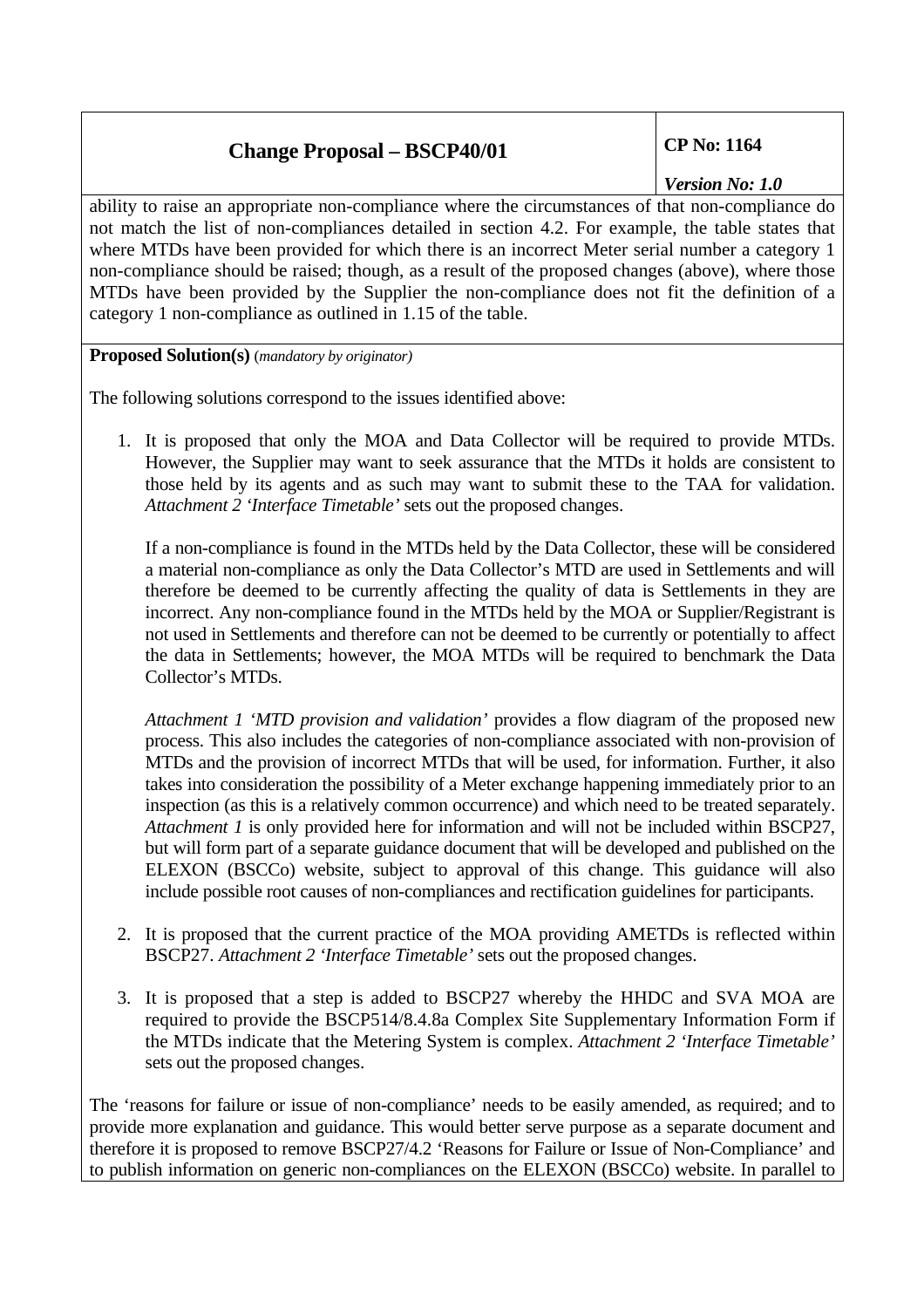# **Change Proposal – BSCP40/01 CP No: 1164**

*Version No: 1.0* 

this change, ELEXON and the TAA are looking to provide enhancements to the reporting of noncompliances to participants, which is likely to include specific detail of individual non-compliance found.

**Justification for Change** *(mandatory by originator)* 

The changes proposed will significantly reduce operational effort, and therefore costs relating to the Technical Assurance of Half Hourly metering process for all parties concerned. The changes proposed are minimal document only changes, and therefore will have minimal implementation costs. There is also strong support from the industry to implement these changes as they should lead to an increase in the efficiency of the service, by streamlining the overall number of noncompliances, and also an improvement in the transparency of the service by improving the clarity of the process and by removing the inconsistencies.

**Is the Change being proposed a Housekeeping Change?** *(optional by originator)*

 $\mathrm{No}$ <sup>[2](#page-2-0)</sup>

**Configurable Items Potentially Affected by Proposed Solution(s)** *(optional by originator)* 

*BSCP27,* BSC Service Description for SVA Technical Assurance, BSC Service Description for CVA Technical Assurance.

**Impact on Core Industry Documents or System Operator-Transmission Owner Code** *(optional by originator)*

**Related Changes and/or Projects** *(mandatory by BSCCo)*

**Requested Implementation Date** *(mandatory by originator)* 

*Next available Release* 

**Reason:**

The changes will significantly reduce operational effort, and therefore costs relating to the Technical Assurance of Half Hourly metering process for all parties concerned.

<span id="page-2-0"></span> $\overline{a}$  $2^2$  The relevant Panel Committee will decide whether a Change Proposal can be progressed as a Housekeeping Change Proposal.